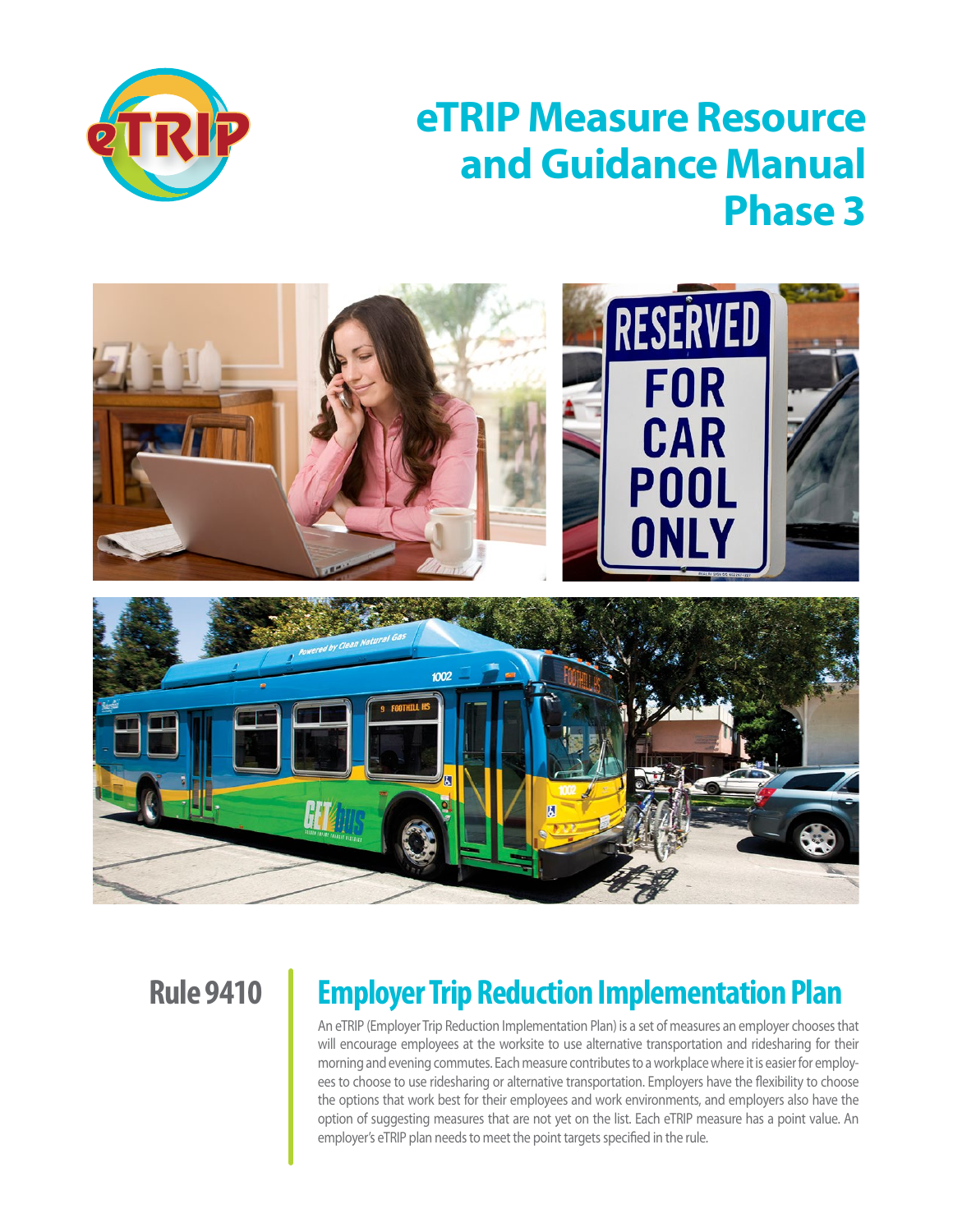

# **INTRODUCTION TO eTRIP MEASURES RESOURCE AND GUIDANCE MANUAL**

To our partners in cleaner air:

Each day throughout the San Joaquin Valley air basin, more than 93 million miles are driven in and around our communities. A significant number of these miles result from work-related commutes, and the majority of those are conducted by people driving alone.

In order to address these commute-related emissions, the San Joaquin Valley Air Pollution Control District developed the eTRIP rule (Rule 9410, Employer Based Trip Reduction) as a critical step in reaching our health-based, clean air goals.

With the adoption of the eTRIP rule, larger employers are now required to establish an Employer Trip Reduction Implementation Plan (eTRIP). An eTRIP is a set of measures, chosen by an employer, designed to encourage employees at the worksite to use alternative transportation and ridesharing for their morning and evening commutes, thus reducing pollutant emissions associated with work commutes. Attaining these standards is a crucial part of improving the quality of life for everyone in the Valley.

This collection of guidance documents was designed to assist employers in complying with the eTRIP Rule by helping to determine which eTRIP measures are appropriate for their worksites and by demonstrating how to easily implement those measures. These strategies are presented in a concise, logical, easy-to-follow format with accompanying resources and guidelines. On the title for each measure you will find the point value for that given measure.

The Valley's business community has been, and continues to be, an important and valued partner in our common work of cleaning up our air. It is our desire to provide you with information that is useful and easy implemented, regardless of your workplace configuration.

As always, we welcome your feedback and look forward to continuing to work with you to make our Valley a better place to live.

*For more information or assistance in submitting your eTRIP plan, please visit www.valleyair.org/ tripreduction.htm or contact the eTRIP Rule Small Business Assistance office by email at tripreduction@valleyair.org or by phone at (559) 230-6000.*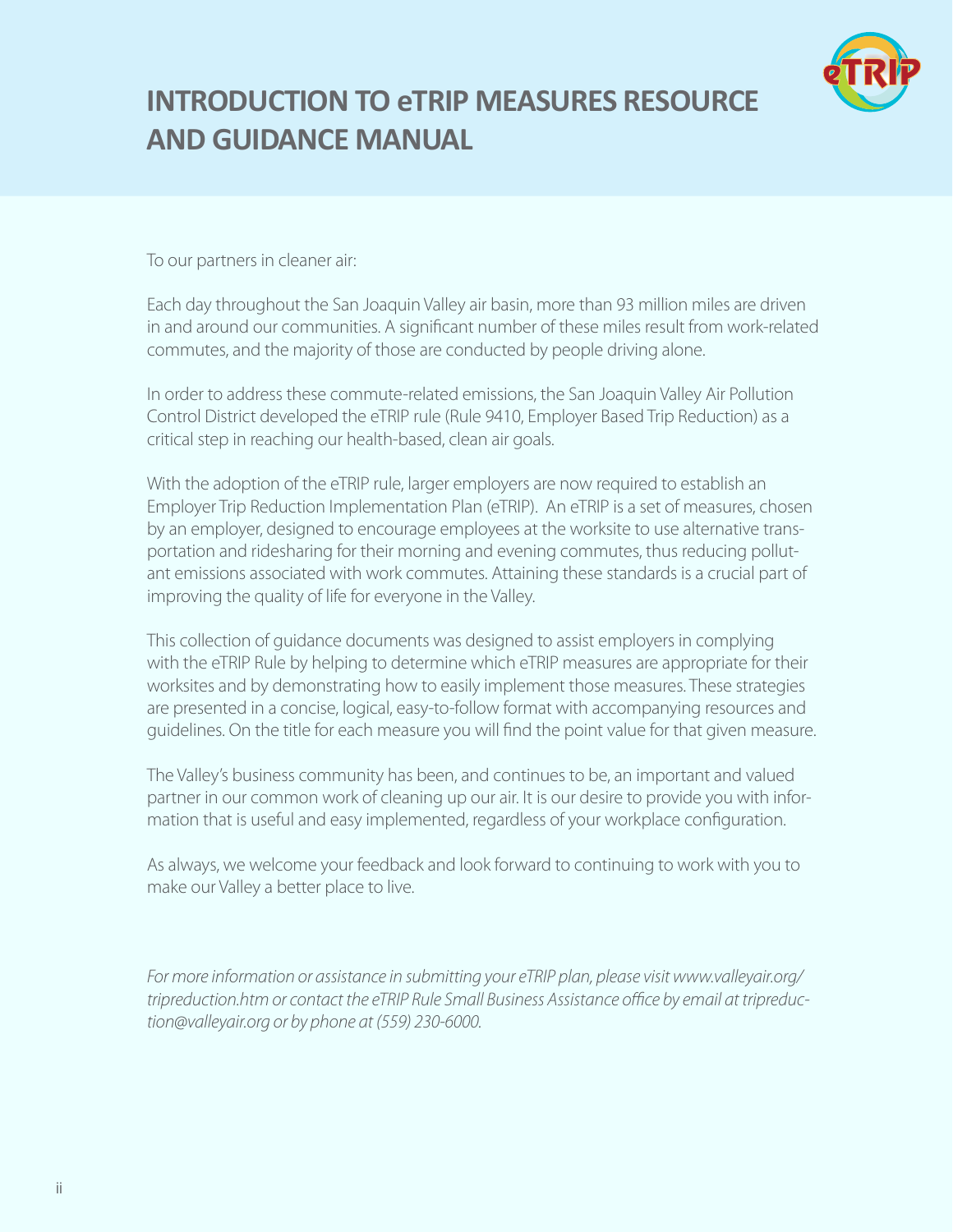# **Guidance and Resource Manual Phase 3**

# **eTRIP MEASURES** Page #

| MEASURE 42-49     | <b>COMPRESSED WORK WEEK</b>              | 1              |
|-------------------|------------------------------------------|----------------|
| <b>MEASURE 50</b> | TELECOMMUNITING PROGRAM                  | $\overline{2}$ |
| <b>MEASURE 51</b> | COMPREHENSIVE VANPOOL PROGRAM            | 3              |
| <b>MEASURE 52</b> | <b>COMPREHENSIVE CARPOOL PROGRAM</b>     | 3              |
| <b>MEASURE 53</b> | <b>COMPREHENSIVE BICYCLE PROGRAM</b>     | 4              |
| <b>MEASURE 54</b> | <b>SHUTTLES</b>                          | 4              |
| MEASURE 55-56     | <b>FLEX TIME SCHEDULES</b>               | 5              |
| <b>MEASURE 57</b> | <b>STAGGERED WORK SCHEDULES</b>          | 5              |
| <b>MEASURE 58</b> | <b>MONETARY INCENTIVES</b>               | 6              |
| <b>MEASURE 59</b> | <b>EXTRA TIME OFF</b>                    | 6              |
| <b>MEASURE 60</b> | <b>VANPOOL SUBSIDY</b>                   | 7              |
| <b>MEASURE 61</b> | <b>TRANSIT SUBSIDY</b>                   | 7              |
| <b>MEASURE 62</b> | <b>BICYCLE SUBSIDY</b>                   | 8              |
| <b>MEASURE 63</b> | <b>STARTUP INCENTIVE</b>                 | 8              |
| <b>MEASURE 64</b> | <b>DISCOUNT TRANSIT PASSES</b>           | 9              |
| <b>MEASURE 65</b> | MONTHLY DISCOUNTED/FREE MEALS            | 9              |
| <b>MEASURE 66</b> | PREFERENTIAL PARKING                     | 10             |
| <b>MEASURE 67</b> | POINTS PROGRAM                           | 10             |
| <b>MEASURE 68</b> | <b>PRIZE DRAWING</b>                     | 11             |
| <b>MEASURE 69</b> | PRE-TAX COMMUTER BENEFIT SAVINGS PROGRAM | 11             |
| <b>MEASURE 73</b> | <b>ONSITE CARWASH</b>                    | 12             |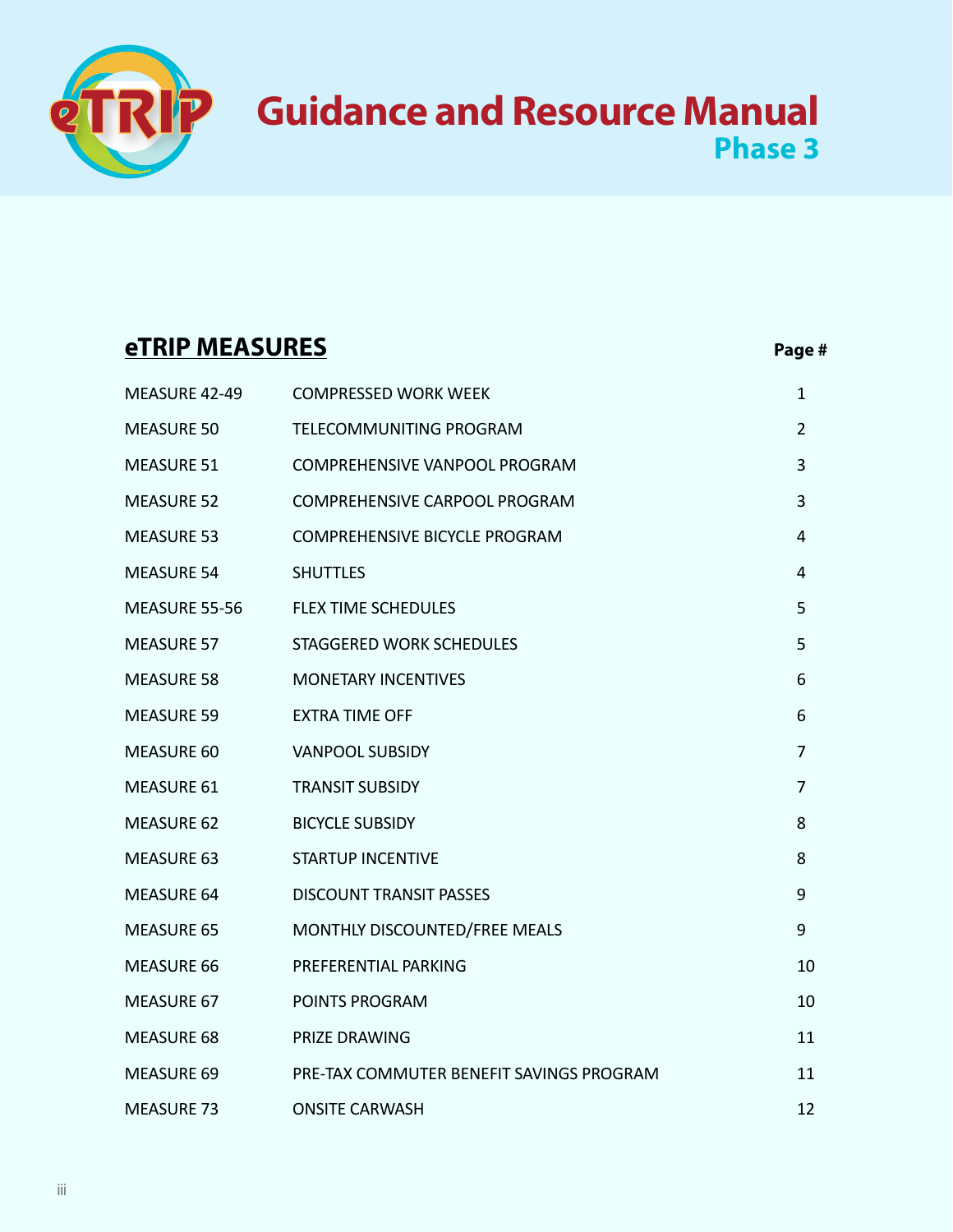# <span id="page-3-0"></span>MEASURES 42-49 **Up to 15 points COMPRESSED WORK WEEK**



#### **I. eTRIP MEASURE DESCRIPTION**

#### **Rule Definition (Rule reference: 3.15)**

A regular, full-time work schedule which eliminates at least one round-trip commute trip (both hometo-work and work-to-home) at least once every two (2) weeks for participating employees. A Compressed Work Week (CWW) schedule must be implemented in a manner that reduces trips to the worksite, as an alternative to completing the basic work requirement of five eight-hour workdays in one week, or ten eight hour workdays in two weeks. CWW examples include, but are not limited to, working three twelve-hour days (3/36) or four ten-hour days (4/10) within a one week period; or eight nine-hour days and one eight-hour day (9/80) within a two week period.

#### **II. KEY ELEMENTS**

- The purpose of this measure is to reduce vehicle trips by eliminating at least one round-trip commute at least once every two weeks.
- This can be achieved by implementing any of the following types of work week:
	- Three twelve-hour days
	- Four ten-hour days
	- Eight nine-hour days and one eight-hour day within a two week period

#### **III. SUPPORT MATERIALS**

• Not applicable

#### **GUIDANCE**

*Employers can gain up to fifteen (15) points depending on the participation rate (see table below) toward their eTRIP point total by providing a compressed work week to their Eligible Employees. Compressed work week includes eliminating at least one round-trip commute trip (both home-to-work and work-to-home).* 

| <b>Measure</b> | <b>Description</b>                                                             | <b>Points</b>  |
|----------------|--------------------------------------------------------------------------------|----------------|
| 42             | CWW for all Eligible Employees; 75% participation                              | 15             |
| 43             | CWW for all Eligible Employees; 50% participation                              | 12             |
| 44             | CWW for all Eligible Employees; 25% participation                              | 9              |
| 45             | CWW for all Eligible Employees; 10% participation                              | 6              |
| 46             | CWW for all Eligible Employees excluding production workers; 75% participation | 8              |
| 47             | CWW for all Eligible Employees excluding production workers; 50% participation | 6              |
| 48             | CWW for all Eligible Employees excluding production workers; 25% participation | $\overline{4}$ |
| 49             | CWW for all Eligible Employees excluding production workers; 10% participation | $\overline{2}$ |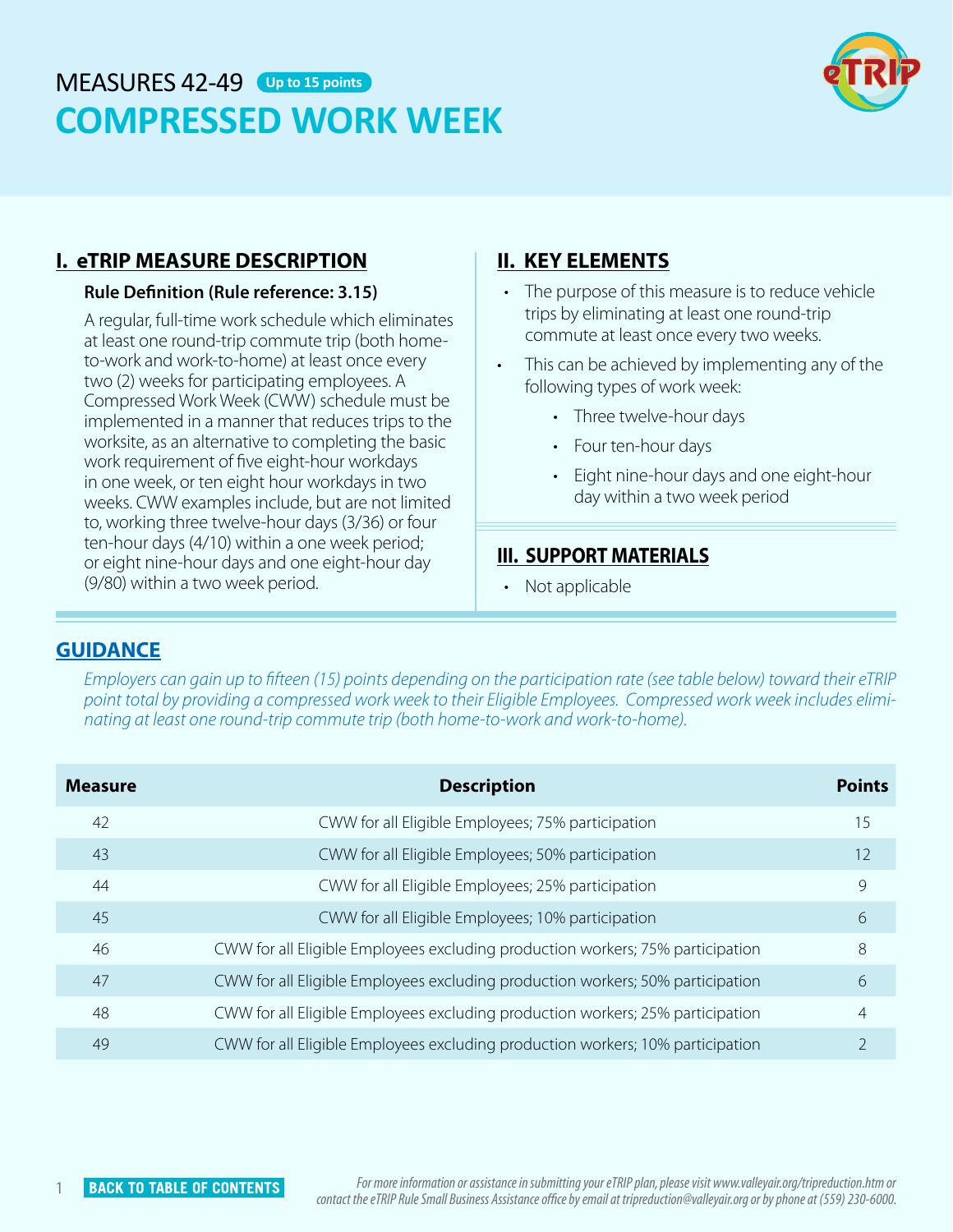# <span id="page-4-0"></span>MEASURE 50 **9 pointsTELECOMMUTING PROGRAM**





### **I. eTRIP MEASURE DESCRIPTION**

#### **Rule Definition (Rule reference: 3.71)**

A system of working at home, offsite, or at a telecommuting center for a full workday. Telecommuting should eliminate the trip to work or reduce the travel distance to the worksite by more than 80 percent. The employer should make telecommuting available to at least 10 percent of its Eligible Employees excluding production workers, and employees who spend 20 percent or less of their work time per week at the worksite. In making telecommuting available to at least 10 percent of applicable employees, the employer can claim eTRIP points for this measure even if the possible participants do not take advantage of the program. Each participant who telecommutes should be allowed to telecommute at least one day per week.

#### **GUIDANCE**

*Employers can gain nine (9) points toward their eTRIP point total by providing a telecommuting program. The telecommuting program should allow an Eligible Employee to perform their regular work duties at home, offsite, or at a telecommuting center for a full workday.* 

### **II. KEY ELEMENTS**

- Employers can gain nine (9) points toward their eTRIP point total by providing a telecommuting program. The telecommuting program should allow an Eligible Employee to perform their regular work duties at home, offsite, or at a telecommuting center for a full workday.
- Telecommuting should eliminate the trip to work or reduce the travel distance to the worksite by at least 80 percent.
- The Employer should make telecommuting available to at least 10 percent of its Eligible Employees and each participant should be allowed to telecommute at least one day per week.

### **III. SUPPORT MATERIALS**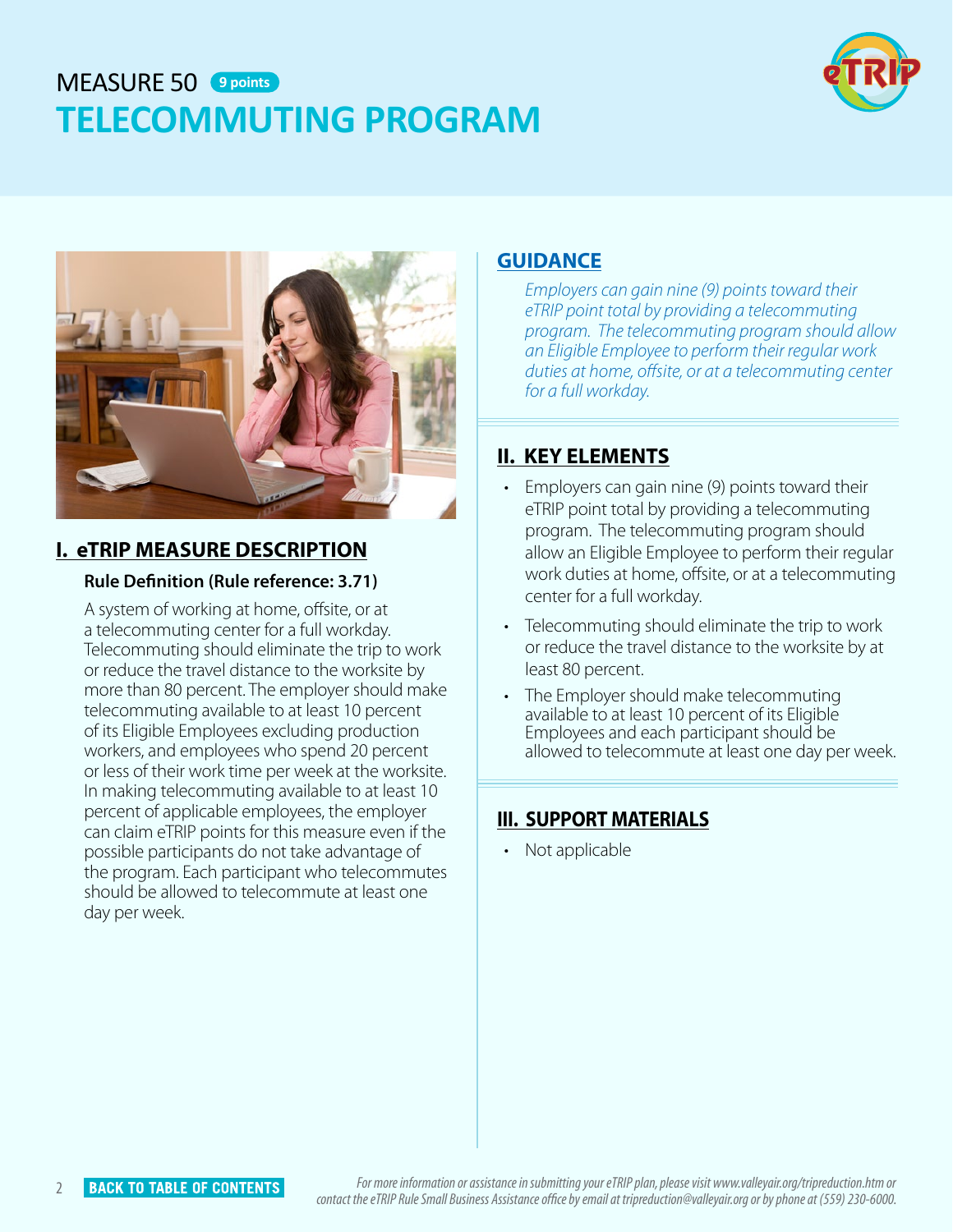# <span id="page-5-0"></span>**MEASURE 51 8 points COMPREHENSIVE VANPOOL PROGRAM**



### **I. eTRIP MEASURE DESCRIPTION**

#### **Rule Definition (Rule reference: 3.14)**

Employer-promoted program designed to encourage the use of existing vanpools or the development of new vanpools. This is intended to be a multi-faceted program that includes information on vanpool availability, benefits of vanpooling, and any incentives offered by the employer or an outside agency.

### **GUIDANCE**

*Employers can gain eight (8) points toward their eTRIP point total by creating or promoting an existing program that provides Eligible Employees with information regarding vanpools. The information provided by the program must include, but is not limited to, information on vanpool availability, benefits of vanpooling, and any incentives offered by the employer or an outside agency.* 

## **II. KEY ELEMENTS**

- The purpose of this measure is to reduce vehicle trips by encouraging Eligible Employees to create or use existing vanpools.
- This measure does allow the Employer to promote a third party program that provides information as defined in the rule. However, multiple forms of promotion should be publicized in order to satisfy this measure.
- Examples of promotion include, but are not limited to, bulletin boards, e-mail, flyers, or newsletters.

## **III. SUPPORT MATERIALS**

•Valleyrides: http://www.valleyrides.com

### **I. eTRIP MEASURE DESCRIPTION**

#### **Rule Definition (Rule reference: 3.13)**

Employer-promoted program designed to encourage the use of existing carpools or the development of new carpools. This is intended to be a multi-faceted program that includes internal ride matching or personalized commute assistance, ridesharing information, and resources on how to start a carpool. The employer should also publicize any local ridesharing events to its employees.

### **GUIDANCE**

*Employers can gain eight (8) points toward their eTRIP point total by creating or promoting an existing program that provides Eligible Employees with information pertaining to carpools. The resources provided by the program must include, but are not limited to, internal ride matching or personalized commute assistance, ridesharing information, and resources on how to start a carpool.* 

## **II. KEY ELEMENTS**

- The purpose of this measure is to reduce vehicle trips by encouraging Eligible Employees to create or use existing carpools for their works commutes.
- This measure does allow the Employer to promote a third party program that provides information as defined in the rule. However, multiple forms of promotion should be publicized in order to satisfy this measure.
- Examples of promotion include, but are not limited to, bulletin boards, e-mail, flyers, or newsletters.

### **III. SUPPORT MATERIALS**

•Valleyrides: http://www.valleyrides.com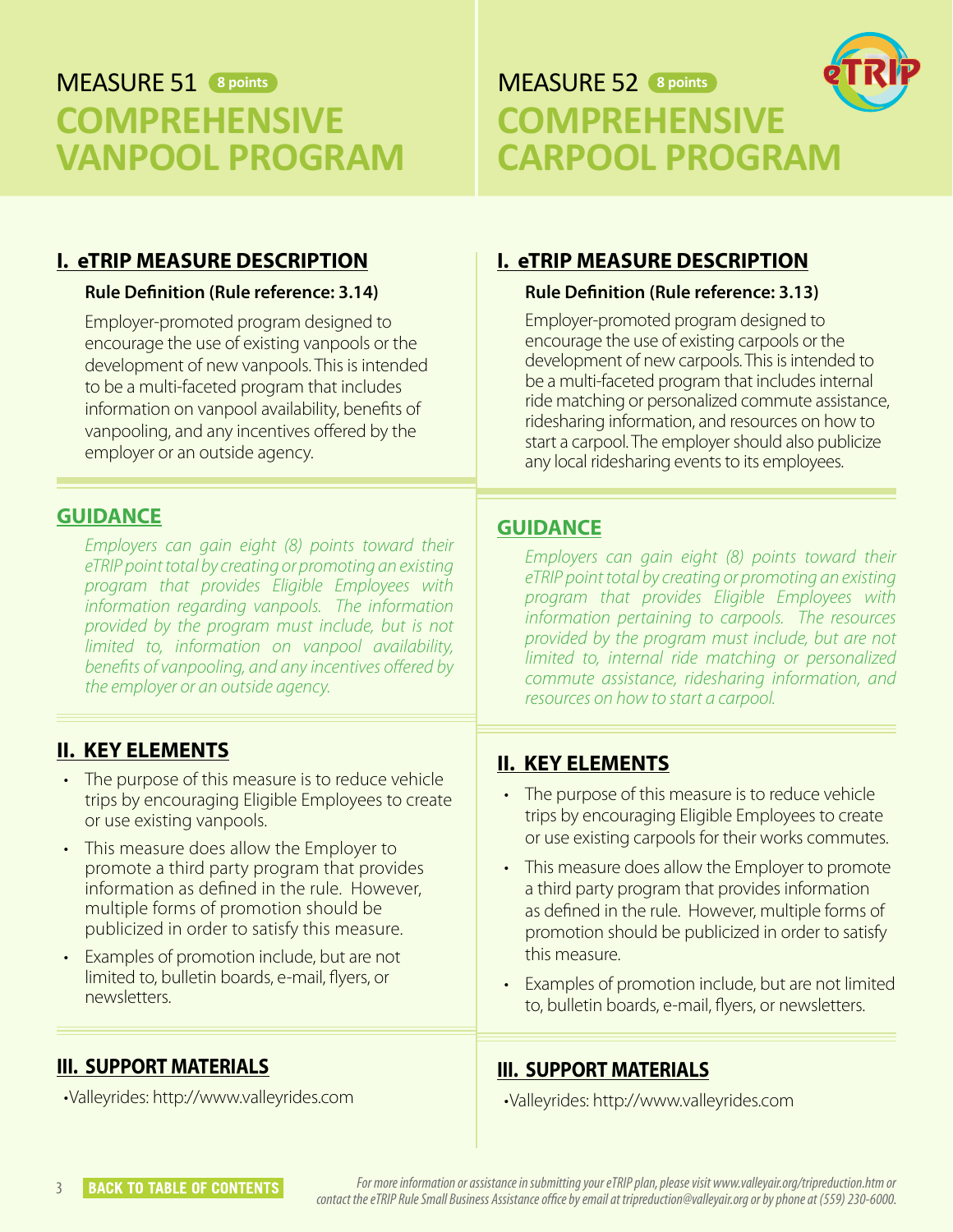# <span id="page-6-0"></span>**MFASURF 53** 7 points

# **COMPREHENSIVE BICYCLE PROGRAM**

# **7 points 54 5 points 54 5 points SHUTTLES**



#### **I. eTRIP MEASURE DESCRIPTION**

#### **Rule Definition (Rule reference: 3.12)**

Employer-promoted program which encourages bicycle commuting. This is intended to be a multi-faceted program that includes bicycle racks, information (such as bicycle lanes and safety considerations), and a repair kit or tools (such as a tire pump). The employer should also publicize any local Bike to Work events, typically held in May, to its employees.

#### **GUIDANCE**

*Employers can gain seven (7) points toward their eTRIP point total creating or promoting an existing program that provides Eligible Employees with information pertaining to commuting by bicycle. The resources provided by the program must include, but are not limited to, bicycle racks, information about bicycle lanes and bicycle safety, and a repair kit or tools. Bike to Work events must also be promoted as part of the comprehensive bike program.* 

#### **II. KEY ELEMENTS**

- The purpose of this measure is to reduce vehicle trips by encouraging Eligible Employees to use bicycles for their work commutes.
- Employer can also promote a third party program that provides information as defined in the rule.
- The program must be multi-faceted and include the following:
	- Bicycle racks
	- Information on bicycle lanes and safety considerations
	- Repair kit or tools such as tire pump

#### **III. SUPPORT MATERIALS**

• Not applicable



#### **GUIDANCE**

*Employers can gain five (5) points toward their eTRIP point total by providing shuttles to their Eligible Employees.* 

#### **II. KEY ELEMENTS**

- The purpose of this measure is to reduce vehicle trips by providing shuttles for daily work commute between employer worksites or between transportation stations and the worksite.
- The Employer is required to periodically evaluate Eligible Employee demand for using shuttles and to ensure that the demand is being met.

#### **III. SUPPORT MATERIALS**

• Not applicable

**BACK TO TABLE OF CONTENTS** *For more information or assistance in submitting your eTRIP plan, please visit www.valleyair.org/tripreduction.htm or contact the eTRIP Rule Small Business Assistance office by email at tripreduction@valleyair.org or by phone at (559) 230-6000.*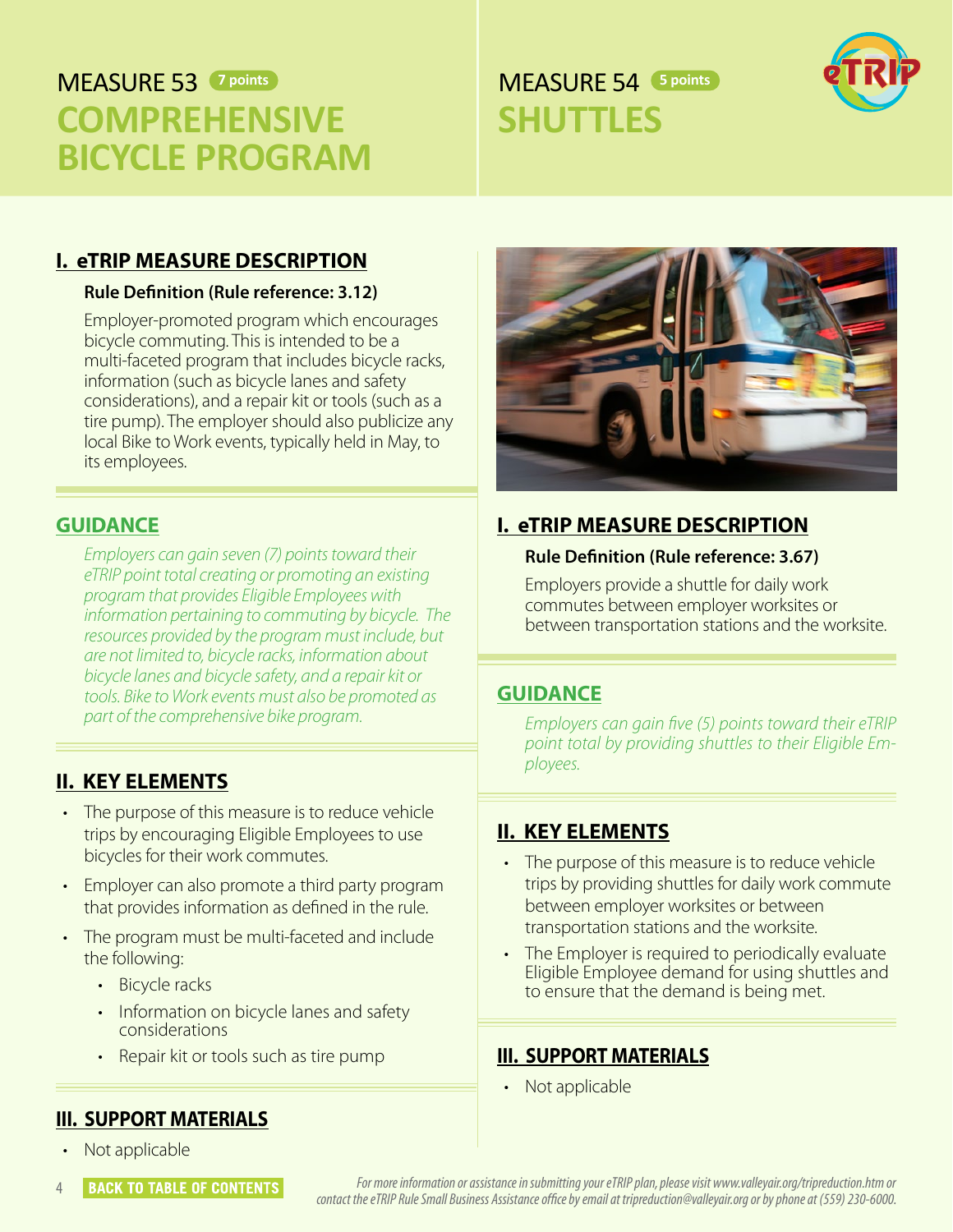# <span id="page-7-0"></span>MFASURFS 55-56 3 points **FLEX TIME SCHEDULES**





### **I. eTRIP MEASURE DESCRIPTION**

#### **Rule Definition (Rule reference: 3.38)**

Eligible Employees are permitted to adjust their work hours in order to accommodate alternative commute schedules or arrangements.

#### **GUIDANCE**

*Employers can gain three (3) points toward their eTRIP point total by providing flex time schedules to Eligible Employees that are not production workers (i.e. office staff ) and an additional three (3) points by providing flex time schedules to Eligible Employees who are also production workers (see definition below). Employers must allow Eligible Employees to adjust their work hours to accommodate alternative commute schedules or arrangements.* 

### **II. KEY ELEMENTS**

- The purpose of this measure is to reduce vehicle trips by allowing Eligible Employees to accommodate alternative commute schedules or arrangements by adjusting their work hours.
- Adjusting an Eligible Employees' work hours should not impact the total number of hours worked by the Eligible Employees.
- A production worker is an employee whose wage and working conditions at a facility are regulated under Industrial Welfare Commission Wage Orders 1-2001 (Manufacturing Industry), 3-2001 (Canning, Freezing, and Preserving Industry), or 8-2001 (Industries Handling Products After Harvest) excluding those whose job responsibilities are professional, administrative, legal, clerical, sales, or accounting.

### **I. eTRIP MEASURE DESCRIPTION**

#### **Rule Definition (Rule reference: 3.69)**

The employer selects different start and stop times for departments or individuals within the company to promote ridesharing and accommodate public transit.

#### **GUIDANCE**

*Employers can gain three (3) points toward their eTRIP plan point total by providing staggered work schedules. This includes the Employers choosing the start and stop time for departments or individuals.* 

### **II. KEY ELEMENTS**

- The purpose of this measure is to reduce vehicle trips by having the Employers choose the start and stop times for Eligible Employees work schedules to promote ridesharing and accommodate public transit.
- This measure allows the Employer to choose a schedule that would fit best with each department or individual while accommodating ridesharing and public transit.

#### **III. SUPPORT MATERIALS**

• Not applicable

#### **III. SUPPORT MATERIALS**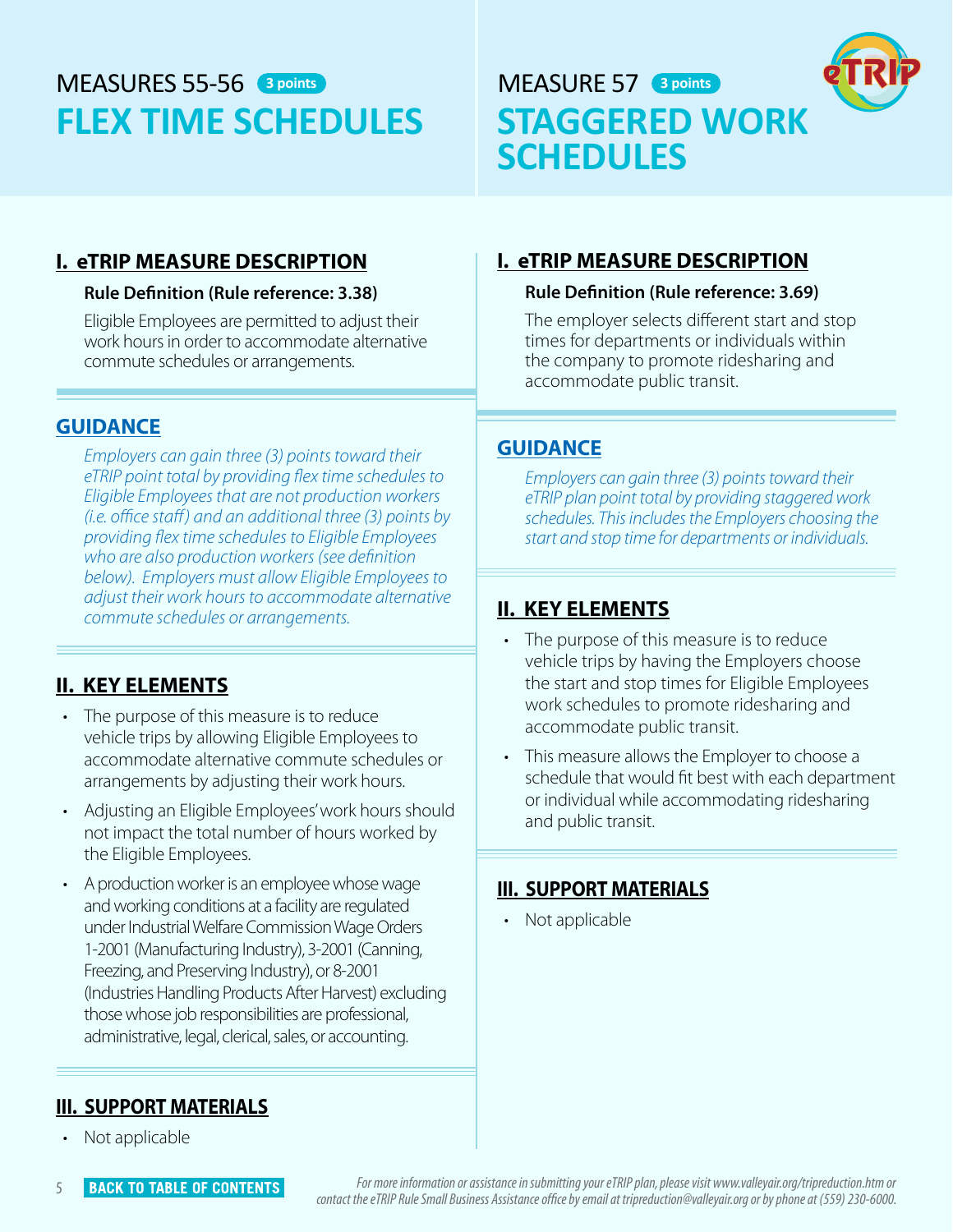# <span id="page-8-0"></span>MEASURE 58 (12 points) **MONETARY INCENTIVES**

# **12 points 12 points 7 points EXTRA TIME OFF**



#### **I. eTRIP MEASURE DESCRIPTION**

#### **Rule Definition (Rule reference: 3.46)**

The employer, or other funding sources, provides Eligible Employees with cash subsidies, at least on a quarterly basis, for participation in the trip reduction program. This can include, but is not limited to, providing a monetary incentive to Eligible Employees who use alternative transportation a predetermined, minimum number of times per month or pay period.

#### **GUIDANCE**

*Employers can gain twelve (12) points toward their eTRIP plan point total by providing monetary incentives to Eligible Employees who use alternative transportation for their work commute. The minimum number of times that an Eligible Employees must use alternative transportation per month or per pay period must be determined by the Employer.* 

### **II. KEY ELEMENTS**

- The purpose of this measure is to reduce vehicle trips by providing monetary incentive to Eligible Employees who use alternative transportation a predetermined minimum number of times per month or pay period.
- Alternative transportation can include, but is not limited to bike, walk, using public transit, carpool, and vanpool.
- The District recommends that the monetary incentive equal at least two times the state minimum wage and be awarded at least once per month. However, employers can determine an appropriate amount based on their available resources.

### **I. eTRIP MEASURE DESCRIPTION**

#### **Rule Definition (Rule reference: 3.33)**

The employer provides Eligible Employees additional time off for participation in the trip reduction program. This can include, but is not limited to, allowing Eligible Employees to accrue time off for every time they use alternative transportation or ridesharing.

#### **GUIDANCE**

*Employers can gain seven (7) points toward their eTRIP plan point total by awarding additional time off to Eligible Employees for using alternative transportation or ridesharing. The amount of time awarded should be sufficient to provide Eligible Employees with adequate incentive to use alternate transportation or ridesharing, as determined by the employer.* 

#### **II. KEY ELEMENTS**

• The purpose of this measure is to reduce vehicle trips by offering Eligible Employees time off when they use of alternative transportation and/or ridesharing to get to and from work.

#### **III. SUPPORT MATERIALS**

• Not applicable

#### **III. SUPPORT MATERIALS**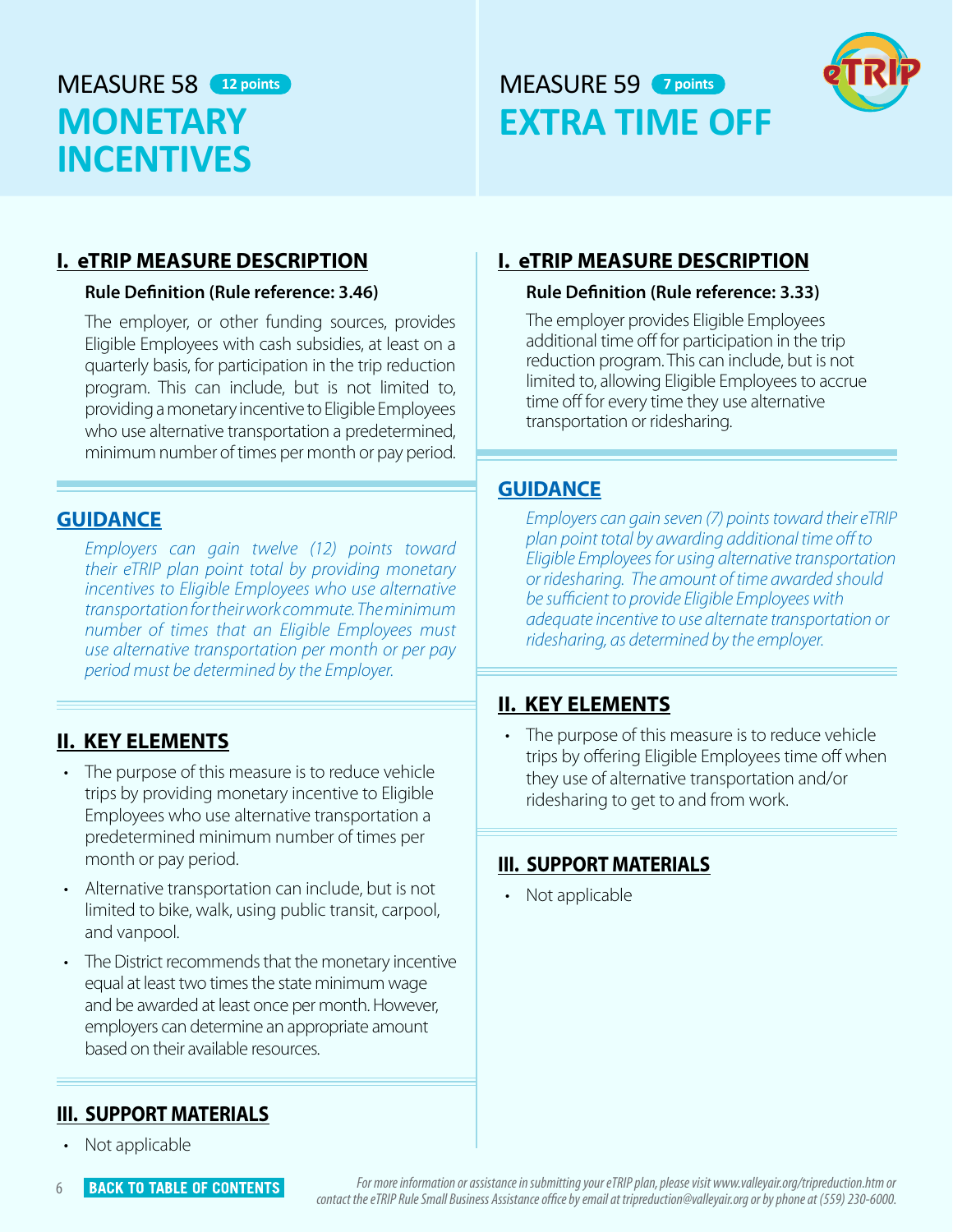# <span id="page-9-0"></span>**MEASURE 60** 5 points **VANPOOL SUBSIDY**

# MEASURE 61 **5 points 5 pointsTRANSIT SUBSIDY**



### **I. eTRIP MEASURE DESCRIPTION**

#### **Rule Definition (Rule reference: 3.75)**

Employers pay for all or part of the cost of commuting by vanpool for Eligible Employees that use these services. The employer must provide information on the ETRIP regarding the monetary value of the vanpool subsidy and the frequency of distribution to Eligible Employees.

#### **GUIDANCE**

*Employers can gain five (5) points toward their eTRIP plan point total by providing Eligible Employees with a subsidy to pay, or help pay, for the cost of commuting by vanpool. Information about the value of the subsidy and the frequency of its distribution must be provided to Eligible Employees on at least a quarterly basis. The value of the subsidy should be sufficient to provide Eligible Employees with adequate incentive to use vanpool services, as determined by the Employer.* 

### **II. KEY ELEMENTS**

- The purpose of this measure is to reduce vehicle trips by offering Eligible Employees cash subsidies to pay for all or part of the cost of commuting to and from work by vanpool.
- The Employer is required to provide Eligible Employees with information about the value and distribution frequency of the vanpool subsidy on a quarterly basis.

#### **III. SUPPORT MATERIALS**

• Not applicable

### **I. eTRIP MEASURE DESCRIPTION**

#### **Rule Definition (Rule reference: 3.74)**

Employers pay for all of the cost of commuting by local transit, commuter rail or train for Eligible Employees that use these services. The employer must provide information on the ETRIP regarding the monetary value of the transit subsidy and the frequency of distribution to Eligible Employees.

#### **GUIDANCE**

*Employers can gain five (5) points toward their eTRIP plan point total by providing Eligible Employees with a subsidy to pay for the cost of commuting by local transit, commuter rail, or train. Information about the value of the subsidy and the frequency of its distribution must be provided to Eligible Employees on at least a quarterly basis. The value of the subsidy should be sufficient to provide Eligible Employees with adequate incentive to use local transit, commuter rail, or train, as determined by the Employer.* 

### **II. KEY ELEMENTS**

- The purpose of this measure is to reduce vehicle trips by offering Eligible Employees cash subsidies to pay for all of the cost of commuting to and from work by local transit, commuter rail, or train.
- The Employer is required to provide Eligible Employees with information about the value and distribution frequency of the transit subsidy on a quarterly basis.

#### **III. SUPPORT MATERIALS**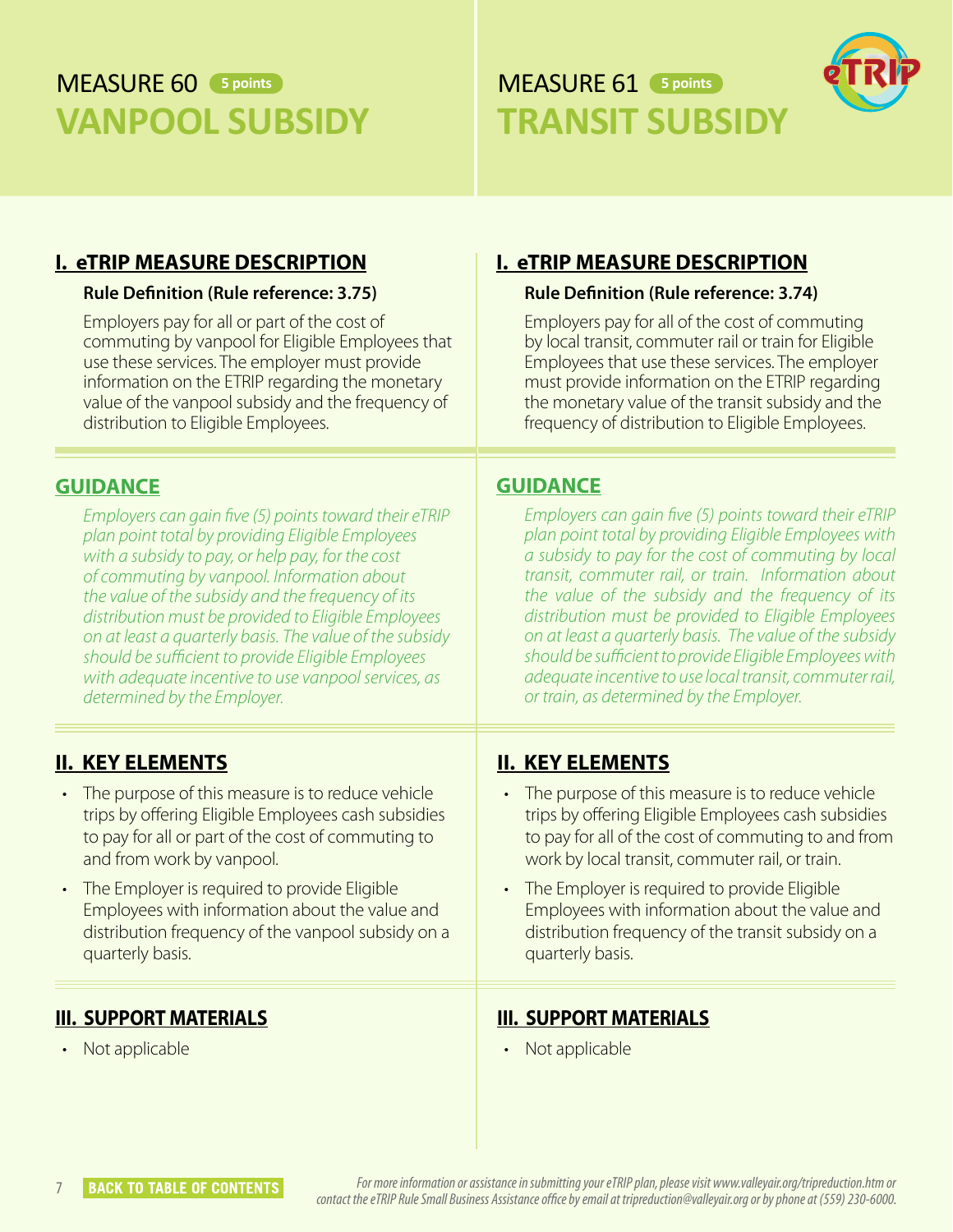# <span id="page-10-0"></span>**MFASURF 62** 5 points **BICYCLE SUBSIDY**

# **5 points 3 points 3 points STARTUP INCENTIVE**



#### **I. eTRIP MEASURE DESCRIPTION**

#### **Rule Definition (Rule reference: 3.40)**

Employers pay for all or part of the purchase of a bicycle and/or bicycle improvements, repair, and storage for Eligible Employees that use these services and regularly commute by bicycle, as determined by the employer. The employer must provide information on the ETRIP regarding the monetary value of the bicycle subsidy and the frequency of distribution to Eligible Employees.

#### **GUIDANCE**

*Employers can gain five (5) points toward their eTRIP plan point total by providing Eligible Employees with a subsidy to pay for all or part of the cost of the purchase of a bicycle and/or bicycle improvements, repair, and storage for Eligible Employees that use these services and regularly commute by bicycle. Information about the value of the subsidy and the frequency of its distribution must be provided to Eligible Employees on at least a quarterly basis. The value of the subsidy should be sufficient to provide Eligible Employees with adequate incentive to use a bicycle for their work commute, as determined by the Employer.* 

#### **II. KEY ELEMENTS**

- The purpose of this measure is to reduce vehicle trips by offering Eligible Employees cash subsidies to pay for all or part of the cost of commuting to and from work by bicycle.
- The Employer is required to provide Eligible Employees with information about the value and distribution frequency of the bicycle subsidy on a quarterly basis.

### **I. eTRIP MEASURE DESCRIPTION**

#### **Rule Definition (Rule reference: 3.70)**

Designed to reward Eligible Employees who previously commuted via single occupancy vehicle by offering a one-time or short-term incentive when they begin using ridesharing or alternative transportation on a regular basis.

#### **GUIDANCE**

*Employers can gain three (3) points toward their eTRIP plan point total by offering Eligible Employees a one-time or short-term startup incentive when they transition from commuting via a single occupancy vehicle to commuting via ride sharing or alternative transportation, and continue to do so, on a regular basis. The value of the startup incentive should be sufficient to provide Eligible Employees with adequate incentive to use ride sharing or alternative transportation for their work commute, as determined by the Employer.* 

#### **II. KEY ELEMENTS**

- The purpose of this measure is to reduce vehicle trips by offering Eligible Employees a startup incentive as a reward for changing their commute method from a single occupancy vehicle to alternative transportation or ridesharing.
- The Employer is required to provide Eligible Employees with information about the value of the startup incentive and the criteria that must be met to receive the incentive.

#### **III. SUPPORT MATERIALS**

• Not applicable

#### **III. SUPPORT MATERIALS**

Not applicable

8 **BACK TO TABLE OF CONTENTS** *For more information or assistance in submitting your eTRIP plan, please visit www.valleyair.org/tripreduction.htm or contact the eTRIP Rule Small Business Assistance office by email at tripreduction@valleyair.org or by phone at (559) 230-6000.*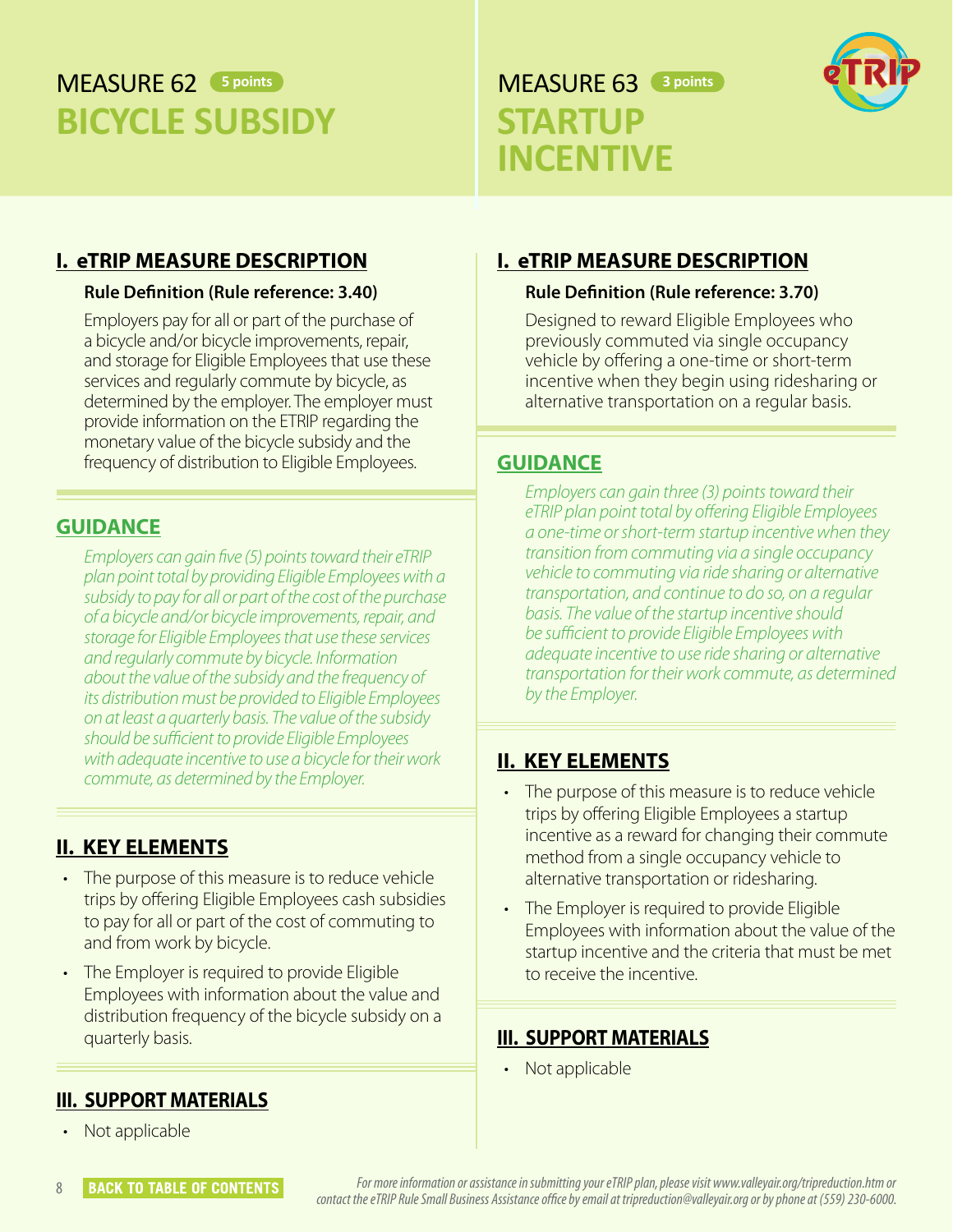# <span id="page-11-0"></span>MFASURF 64 3 points **DISCOUNT TRANSIT PASSES**

# **3 points 3 points 3 points 3 points MONTHLY DISCOUNTED/FREE MEALS**



### **I. eTRIP MEASURE DESCRIPTION**

#### **Rule Definition (Rule reference: 3.16)**

Employers pay for part of the cost of commuting by local transit, commuter rail or train for Eligible Employees that use these services.

### **GUIDANCE**

*Employers can gain three (3) points toward their eTRIP plan point total by paying part of the public transit commute cost for Eligible Employees or by providing public transit passes to their Eligible Employees at a discounted price. The value of the discount should be sufficient to provide Eligible Employees with adequate incentive to purchase and use local transit, as determined by the Employer.* 

### **II. KEY ELEMENTS**

- The purpose of this measure is to reduce vehicle trips by encouraging the use of public transit by offering Eligible Employees free or discounted transit passes.
- The Employer is required to make passes available to Eligible Employees at their worksite.

### **III. SUPPORT MATERIALS**

• Fresno Area Express Website (http://www.fresno.gov/DiscoverFresno/Public-Transportation/default.htm)

### **I. eTRIP MEASURE DESCRIPTION**

#### **Rule Definition (Rule reference: 3.17)**

Employers provide participating Eligible Employees with meals free or at least fifty (50) percent discounted for their participation in the trip reduction program. The employer must offer meals to all participating Eligible Employees at least once per month.

### **GUIDANCE**

*Employers can gain three (3) points toward their eTRIP plan point total by providing free or discounted meals to Eligible Employees on a monthly basis for their participation. The level of participation required for the free or discounted meal shall be determined by the Employer. The value of the meal should be sufficient to provide Eligible Employees with adequate incentive to use ride sharing or alternative transportation for their work commute, as determined by the Employer.* 

### **II. KEY ELEMENTS**

- The purpose of this measure is to reduce vehicle trips by encouraging Eligible Employees to remain onsite for lunch/dinner.
- Meals shall be offered to Eligible Employees at least once per month.
- Meals can be catered onsite, or prepared offsite and delivered onsite.

#### **III. SUPPORT MATERIALS**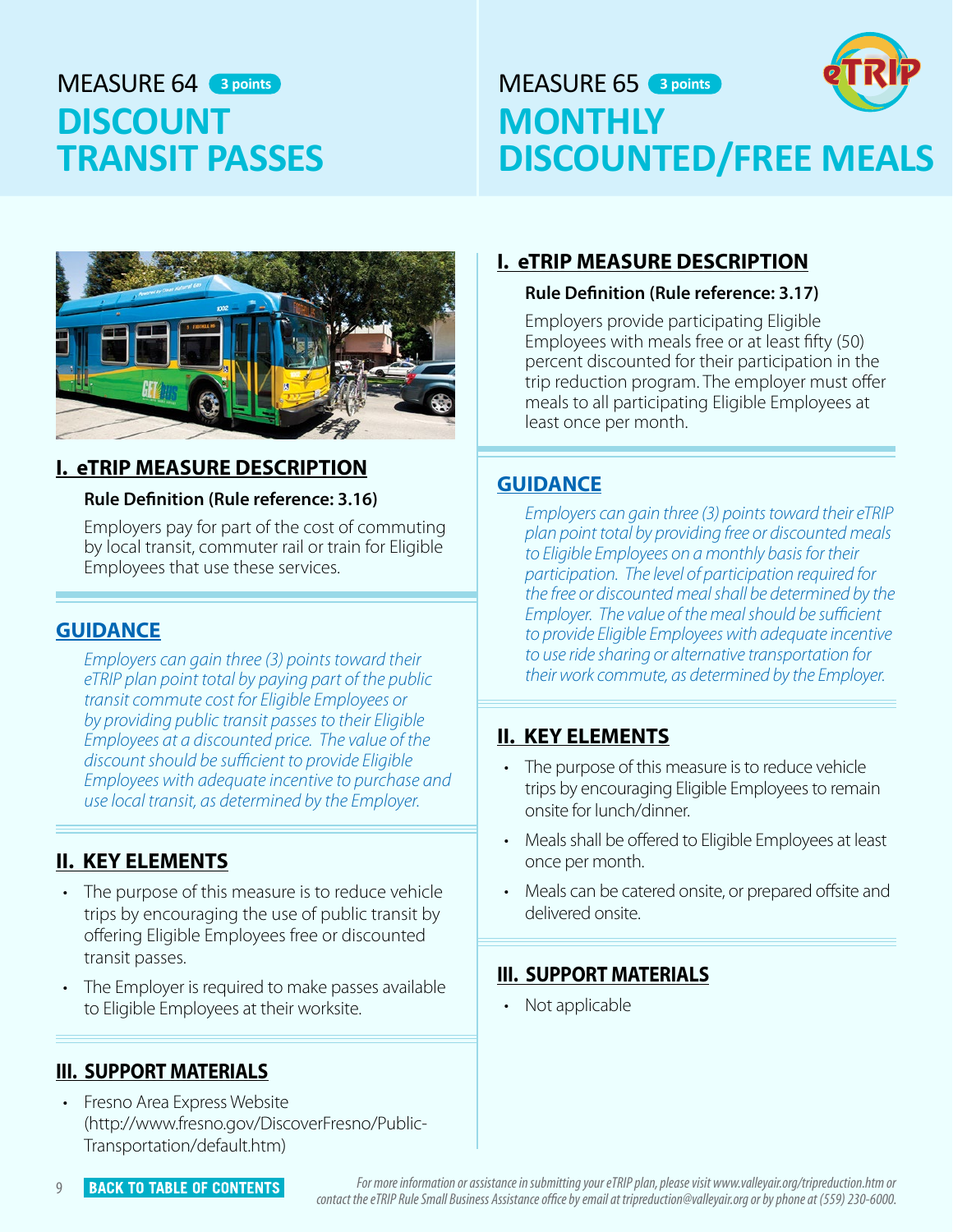# <span id="page-12-0"></span>MFASURF 66 1 point **PREFERENTIAL PARKING**

# **1 point 1 point 1 point 1 point 1 point POINTS PROGRAM**





#### **I. eTRIP MEASURE DESCRIPTION**

#### **Rule Definition (Rule reference: 3.58)**

The employer provides preferential parking spaces for use by Eligible Employees when they participate in ridesharing. These spaces must be clearly posted or marked in a manner that identifies them for carpool or vanpool use only. Of all parking spaces available for Eligible Employees (not including spaces reserved for management, visitors, or employer fleet), at least five (5) percent should be permanently designated as carpool/vanpool spaces.

#### **GUIDANCE**

*Employers can gain one (1) point toward their eTRIP plan point total by permanently designating 5 percent of a worksite's parking spaces as preferential parking spaces to be used by Eligible Employees participating in ridesharing.* 

### **II. KEY ELEMENTS**

- The purpose of this measure is to reduce vehicle trips by encouraging Eligible Employees to use a carpool or vanpool for their work commute.
- Parking spaces shall be clearly designated as carpool or vanpool only spaces.

#### **III. SUPPORT MATERIALS**

•Not applicable

# **I. eTRIP MEASURE DESCRIPTION**

#### **Rule Definition (Rule reference: 3.56)**

A Program where Eligible Employees earn points for each day of participation in the trip reduction program. As defined by the employer, points are redeemed for rewards such as, but not limited to: time off, gift certificates, cash or merchandise.

#### **GUIDANCE**

*Employers can gain one (1) point toward their eTRIP plan point total by implementing a Points Program through which Eligible Employees can earn points for participating in ridesharing or using public transportation. The Points Program shall also allow Eligible Employees to exchange earned points for rewards. The value of rewards should be sufficient to provide Eligible Employees with adequate incentive to use ride sharing or alternative transportation for their work commute, as determined by the Employer.* 

#### **II. KEY ELEMENTS**

- The purpose of this measure is to reduce vehicle trips by encouraging Eligible Employees to rideshare or use public transit in exchange for the opportunity to participate in a rewards points program.
- Employer shall provide all Eligible Employees information regarding the Points Program, including information about rewards and details about how to earn points.

#### **III. SUPPORT MATERIALS**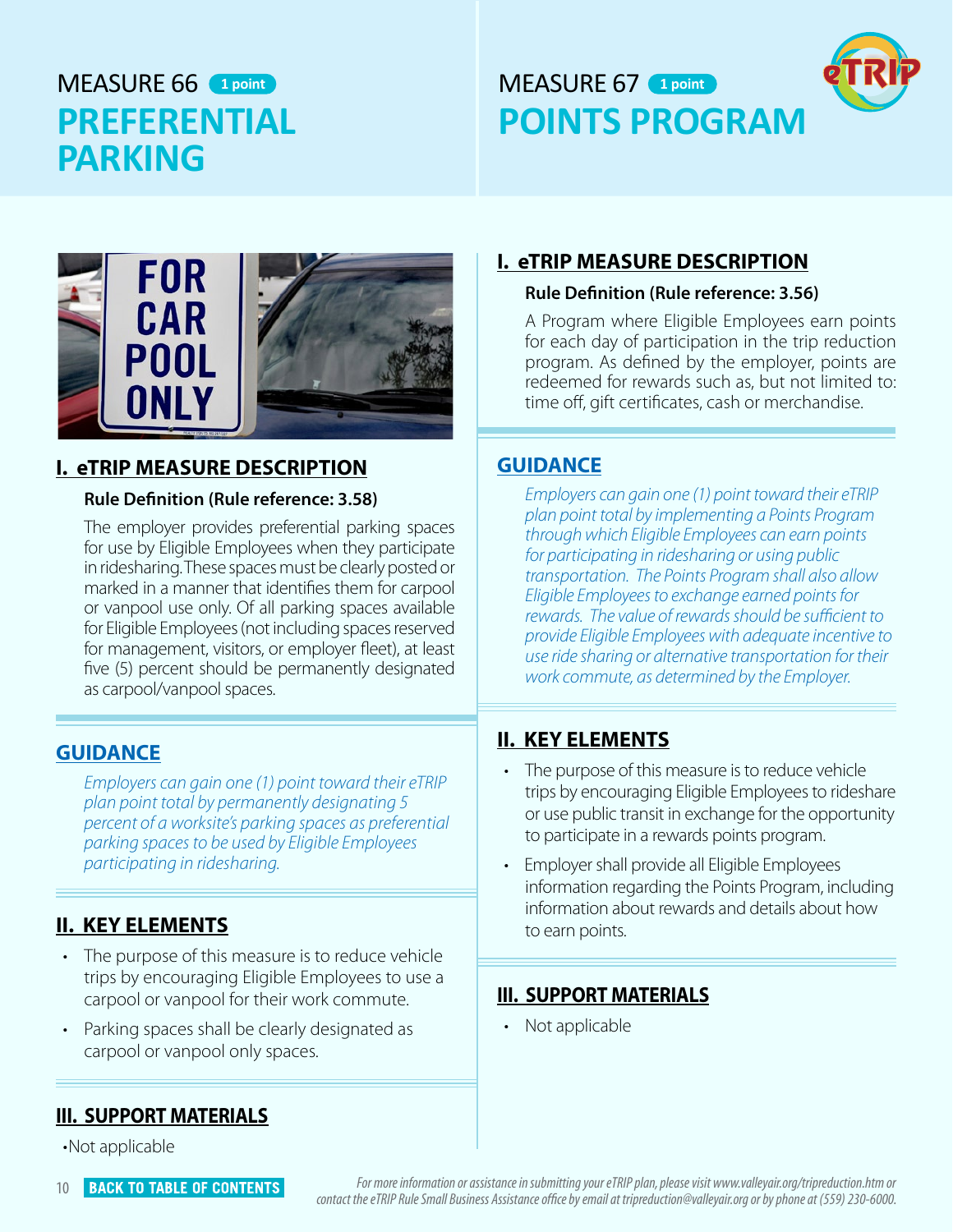# <span id="page-13-0"></span>MEASURE 68 **1 point PRIZE DRAWING**

MEASURE 69 **4 pointsPRE-TAX COMMUTER BENEFIT SAVINGS PROGRAM**

#### **I. eTRIP MEASURE DESCRIPTION**

#### **Rule Definition (Rule reference: 3.59)**

Eligible Employees are provided with a chance to win prizes, at least quarterly, for participation in the trip reduction program.

#### **GUIDANCE**

*Employers can gain one (1) point toward their eTRIP plan point total by conducting a quarterly drawing in which Eligible Employees are given a chance to win prizes for participating in ridesharing or using public transportation. The value of the prizes should be sufficient to provide Eligible Employees with adequate incentive to use ride sharing or alternative transportation for their work commute, as determined by the Employer.* 

#### **II. KEY ELEMENTS**

- The purpose of this measure is to reduce vehicle trips by encouraging Eligible Employees to rideshare or use public transit in exchange for the opportunity to participate in a quarterly prize drawing.
- The Employer shall provide Eligible Employees with information about the value of the startup incentive and the criteria that must be met to receive the incentive.

#### **III. SUPPORT MATERIALS**

• Not applicable

# **I. eTRIP MEASURE DESCRIPTION**

#### **Rule Definition (Rule reference: n/a)**

This measure was proposed to the District by an eTRIP employer.

#### **GUIDANCE**

*Employers can gain four (4) points toward their eTRIP plan point total by implementing a Pre-Tax Commuter Benefit Savings Program. This program will allow eligible employees to set aside vanpool, bus, or other public transits fares in a pre-tax savings account. The program, and estimated value of the benefit, should be promoted through onsite resources, email, etc.* 

#### **II. KEY ELEMENTS**

- The purpose of this measure is to reduce vehicle trips by encouraging Eligible Employees to use public transit by providing a pre-tax savings account used to pay for transit fares.
- The Employer shall provide Eligible Employees with information about the value of the Pre-Tax Commuter Benefit Savings Program and the criteria that must be met to receive the benefit.

#### **III. SUPPORT MATERIALS**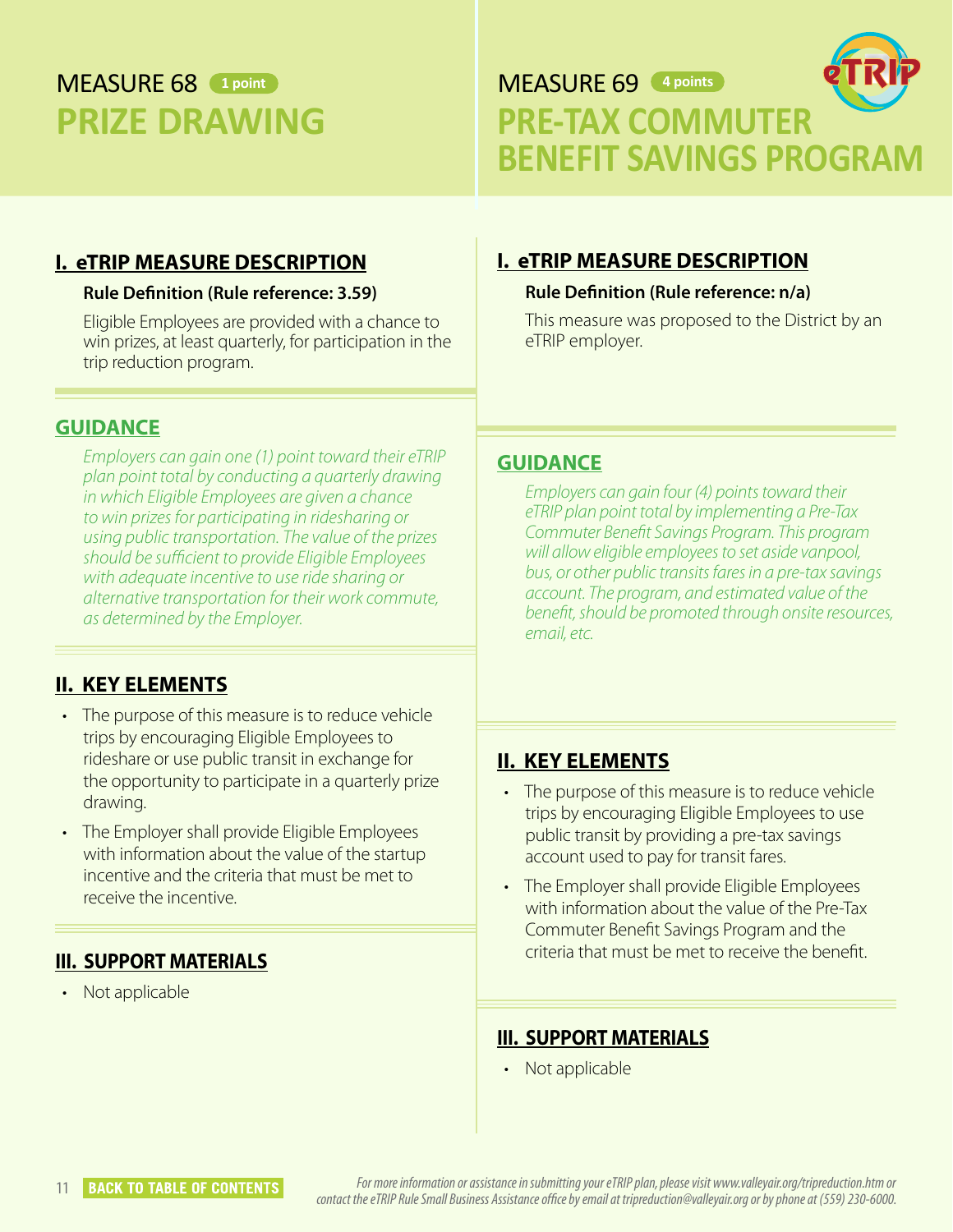# <span id="page-14-0"></span>MEASURE 73 **5 pointsONSITE CARWASH**



#### **I. eTRIP MEASURE DESCRIPTION**

#### **Rule Definition (Rule reference: n/a)**

This measure was proposed to the District by an eTRIP employer.

#### **GUIDANCE**

*This measure consists of establishing a commuter incentive program that allows Eligible Employees who routinely carpool to work the opportunity to use an onsite carwash.* 

#### **II. KEY ELEMENTS**

- The purpose of this measure is to reduce vehicle trips by encouraging Eligible Employees to carpool by offering free onsite carwash services.
- The Employer shall provide Eligible Employees with information about the value of the carwash benefit and the criteria that must be met to receive the incentive.

#### **III. SUPPORT MATERIALS**